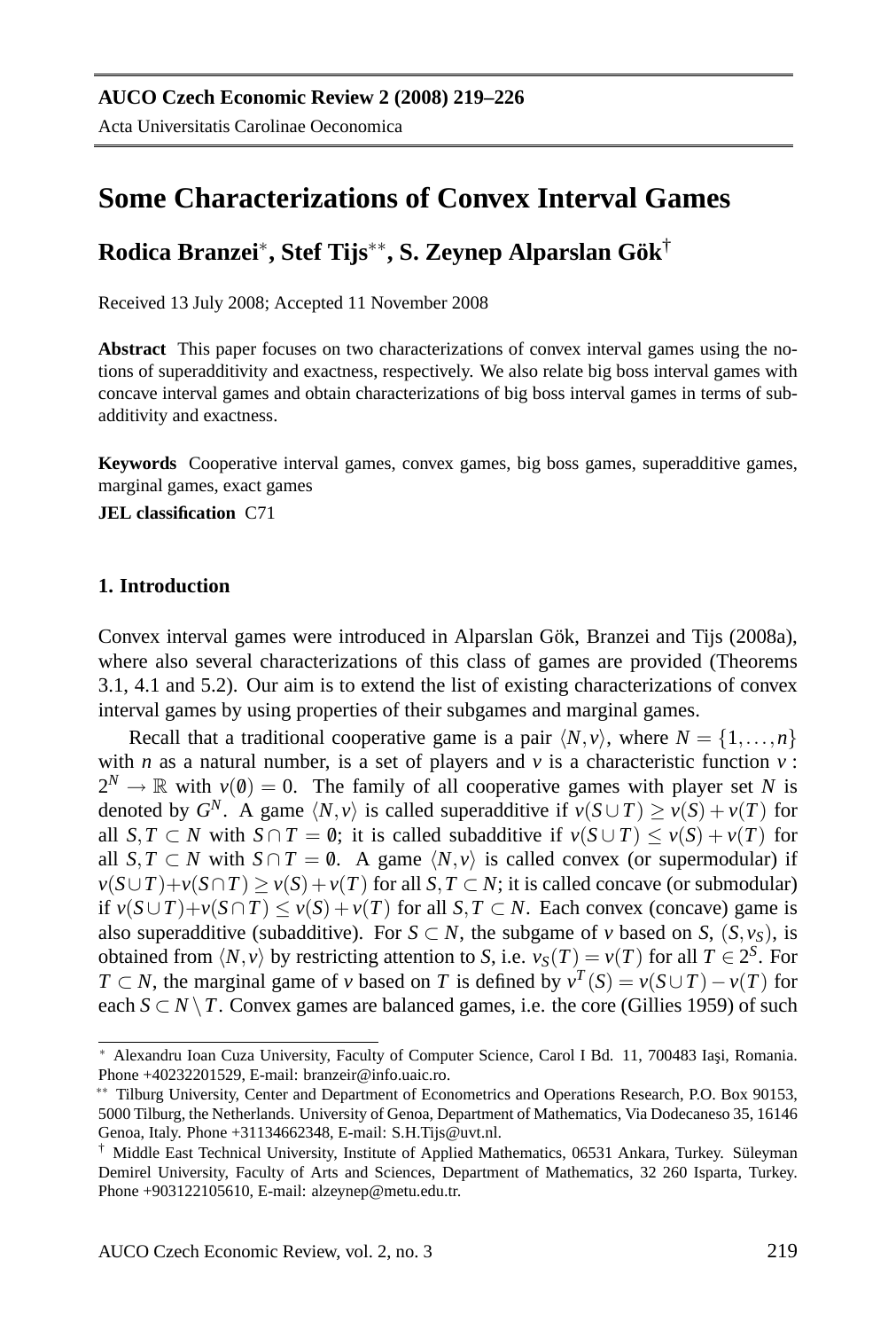a game is nonempty, where the core  $C(v)$  of  $v \in G^N$  is defined by

$$
C(v) = \left\{ x \in \mathbb{R}^n \mid \sum_{i \in N} x_i = v(N); \sum_{i \in S} x_i \ge v(S) \text{ for each } S \in 2^N \right\}.
$$

A game  $\langle N, v \rangle$  is called exact if for each  $S \in 2^N \setminus \{0\}$  there is an  $x \in C(v)$  with  $\sum_{i \in S} x_i =$  $v(S)$ . It is well known that: subgames of convex games are also convex (and subgames of concave games are also concave); convex games are (total) exact games and total exact games (i.e. games whose all subgames are also exact) are convex (Biswas et al. 1999, Azrieli and Lehrer 2007); games whose marginal games are all superadditive are convex (Branzei, Dimitrov and Tijs 2004, Martinez-Legaz 1997, 2006).

Let  $v \in G^N$  and  $n \in N$ . Then, this game is a (total) big boss game with *n* as a big boss if the following conditions are satisfied:

- (i)  $v \in G^N$  is monotonic, i.e.  $v(S) \le v(T)$  if for all  $S, T \in 2^N$  with  $S \subset T$ ;
- (ii)  $v(S) = 0$  if  $n \notin S$ ;

(iii) 
$$
v(T) - v(S) \ge \sum_{i \in T \setminus S} (v(T) - v(T \setminus \{i\}))
$$
 for all  $S, T$  with  $n \in S \subset T$ .

The next two propositions and the definition of suitable marginal games for big boss games are obtained from Propositions 2 and 3 in Branzei, Dimitrov and Tijs (2006) with  $\{n\}$  in the role of *C*.

**Proposition 1.** *Let*  $\langle N, v \rangle \in MV^{N, \{n\}}$ . *Then*  $\langle N, v \rangle$  *is a total big boss game with big boss n if and only if the marginal game*  $\langle N \setminus \{n\}, v^{\{n\}} \rangle$  is a concave game.

Here,  $MV^{N, \{n\}}$  is the set of all monotonic games on *N* satisfying the big boss property with respect to the big boss *n*. Given a game  $\langle N, v \rangle \in MV^{N, \{n\}}$  and a coalition  $T \in$  $2^{N\setminus\{n\}}$ , the *n*-based *T*-marginal game  $(v^{\{n\}})^{T}: 2^{N\setminus T} \to \mathbb{R}$  is defined by

$$
(\nu^{\{n\}})^T(S) = \nu(S \cup T \cup \{n\}) - \nu(T \cup \{n\})
$$

for each  $S \subset N \setminus T$ .

**Proposition 2.** Let  $\langle N, v \rangle \in MV^{N, \{n\}}$ . Then the following assertions are equivalent:

- (i)  $\langle N, v \rangle$  *is a (total) big boss game with big boss n;*
- (ii)  $\langle N \setminus \{n\}, v^{\{n\}} \rangle$  *is a concave game;*
- (iii)  $\langle N \setminus (\{n\} \cup T), (v^{\{n\}})^T \rangle$  is a subadditive game for each  $T \subset N \setminus \{n\}$ ;
- (iv)  $\langle N \setminus (\{n\} \cup T), v^{\{n\} \cup T} \rangle$  is a subadditive game for each  $T \subset N \setminus \{n\}$ .

The reader is referred to Branzei, Dimitrov and Tijs (2008) for a survey of classical cooperative game theory.

The rest of the paper is organized as follows. In Section 2 we recall basic definitions and results for cooperative interval games which are used in Sections 3 and 4.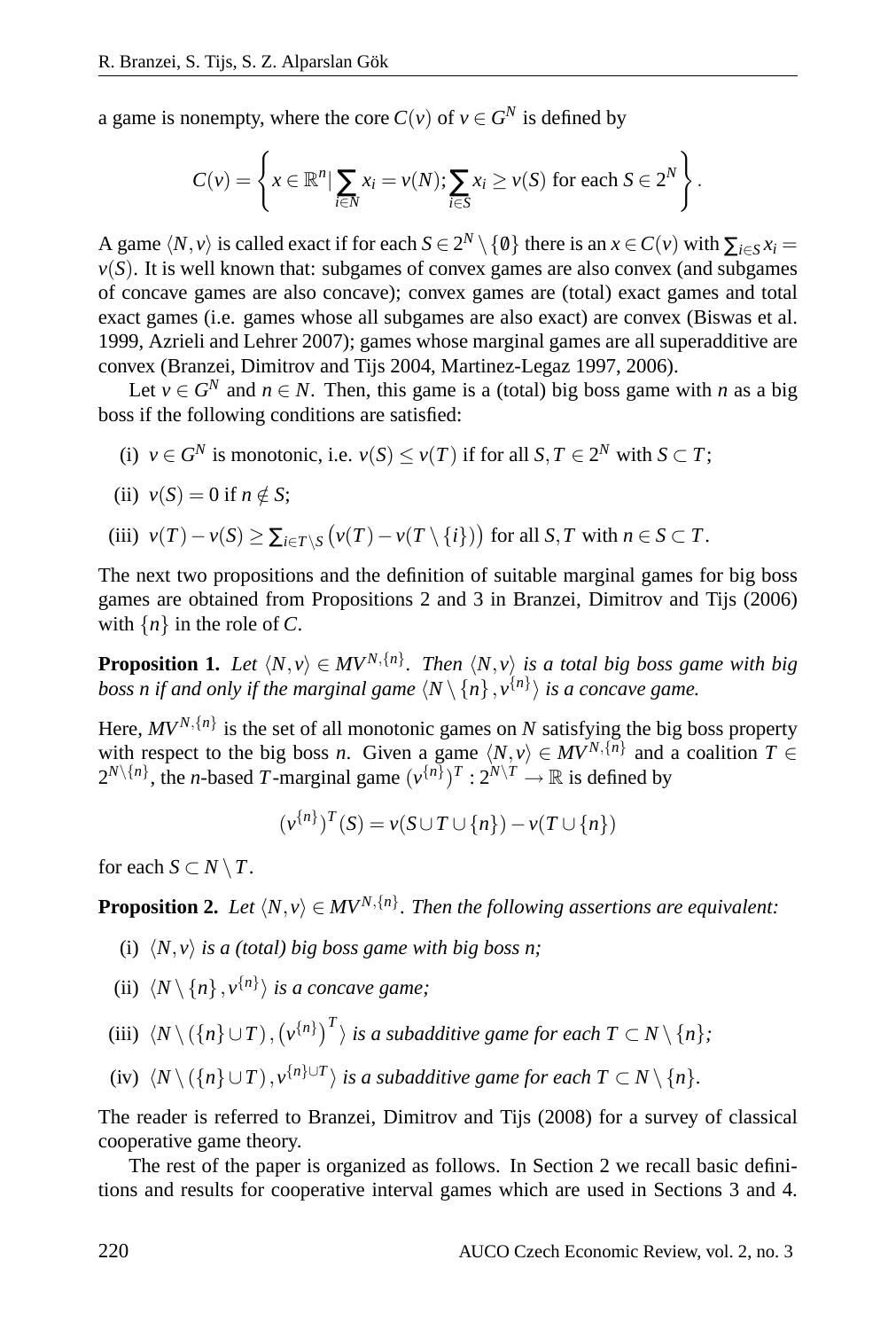In Section 3, we define superadditive, exact and marginal interval games and give characterizations of convex interval games using the notions of superadditivity and exactness. A theoretical application of these new characterizations of convex interval games is provided in Section 4. Specifically, we relate big boss interval games with concave interval games and obtain characterizations for big boss interval games using the notions of exactness and subadditivity. Big boss interval games are introduced in Alparslan Gök, Branzei and Tijs (2008b), where some characterizations of this class of games are provided (Propositions 3.1, 3.2 and Theorems 3.1, 3.2).

#### **2. Preliminaries on cooperative interval games**

A cooperative interval game in coalitional form (Alparslan Gök, Miquel and Tijs 2008) is an ordered pair  $\langle N, w \rangle$  where  $N = \{1, 2, ..., n\}$  is the set of players, and  $w : 2^N \to I(\mathbb{R})$ is the characteristic function such that  $w(0) = [0,0]$ , where  $I(\mathbb{R})$  denotes the set of all closed intervals in  $\mathbb{R}$ . For each  $S \in 2^N$ , the worth set (or worth interval)  $w(S)$  of the coalition *S* in the interval game  $\langle N, w \rangle$  is of the form  $\left[ \underline{w}(S), \overline{w}(S) \right]$ , where  $\underline{w}(S)$  is the lower bound and  $\overline{w}(S)$  is the upper bound of  $w(S)$ . We denote by  $\overline{IG}^N$  the family of all cooperative interval games with player set *N*.

Some classical *TU*-games associated with an interval game  $w \in IG^N$  play a key role, namely the border games  $\langle N, w \rangle$ ,  $\langle N, \overline{w} \rangle$  and the length game  $\langle N, |w| \rangle$ , where  $|w|(S) = \overline{w}(S) - \underline{w}(S)$  for each *S* ∈ 2<sup>*N*</sup>.

For the theory of cooperative interval games interval calculus (Moore 1979) is a basic tool. Let  $I, J \in I(\mathbb{R})$  with  $I = [I, \overline{I}], J = [J, \overline{J}], |I| = \overline{I} - \underline{I}$  and  $\alpha \in \mathbb{R}^+$ . Then,  $I + J = [I + J, I + \overline{J}]$  and  $\alpha I = [\alpha I, \alpha \overline{I}]$ . The partial substraction operator  $I - J$  is defined, only if  $|I| \ge |J|$ , by  $I - J = [I - J, \overline{I} - \overline{J}]$ . We say that *I* is weakly better than *J*, which we denote by  $I \geq J$ , if and only if  $I \geq \overline{J}$  and  $\overline{I} \geq \overline{J}$ . We also use the reverse notation  $J \preccurlyeq I$ , if and only if  $J \leq I$  and  $\overline{J} \leq \overline{I}$ . We denote by  $I(\mathbb{R})^N$  the set of all *n*-dimensional vectors whose elements belong to  $I(\mathbb{R})$ .

For a game  $w \in IG^N$  and a coalition  $S \in 2^N \setminus \{0\}$ , the interval subgame with player set *T* is the game  $w_T$  defined by  $w_T(S) = w(S)$  for all  $S \in 2^T$ , i.e.  $w_T$  is the restriction of *w* to the set  $2^T$ .

We call a game  $\langle N, w \rangle$  supermodular if

$$
w(S) + w(T) \preccurlyeq w(S \cup T) + w(S \cap T)
$$
 for all  $S, T \in 2^N$ .

We call a game  $w \in IG^N$  convex if  $\langle N, w \rangle$  is supermodular and its length game  $\langle N, |w| \rangle$ is also supermodular. We denote by  $CIG<sup>N</sup>$  the class of convex interval games with player set *N*. An interval game  $\langle N, w \rangle$  is called concave if  $\langle N, w \rangle$  and  $\langle N, |w| \rangle$  are submodular, i.e.  $w(S) + w(T) \ge w(S \cup T) + w(S \cap T)$  and  $|w|(S) + |w|(T) \ge |w|(S \cup T)$  $(T) + |w| (S \cap T)$ , for all  $S, T \in 2^N$ .

Proposition 3. (Alparslan Gök, Branzei and Tijs 2008a) *Let*  $w \in IG^N$ *. Then the following assertions hold:* 

(i) *A game*  $\langle N, w \rangle$  *is supermodular if and only if its border games*  $\langle N, w \rangle$  *and*  $\langle N, \overline{w} \rangle$ *are convex;*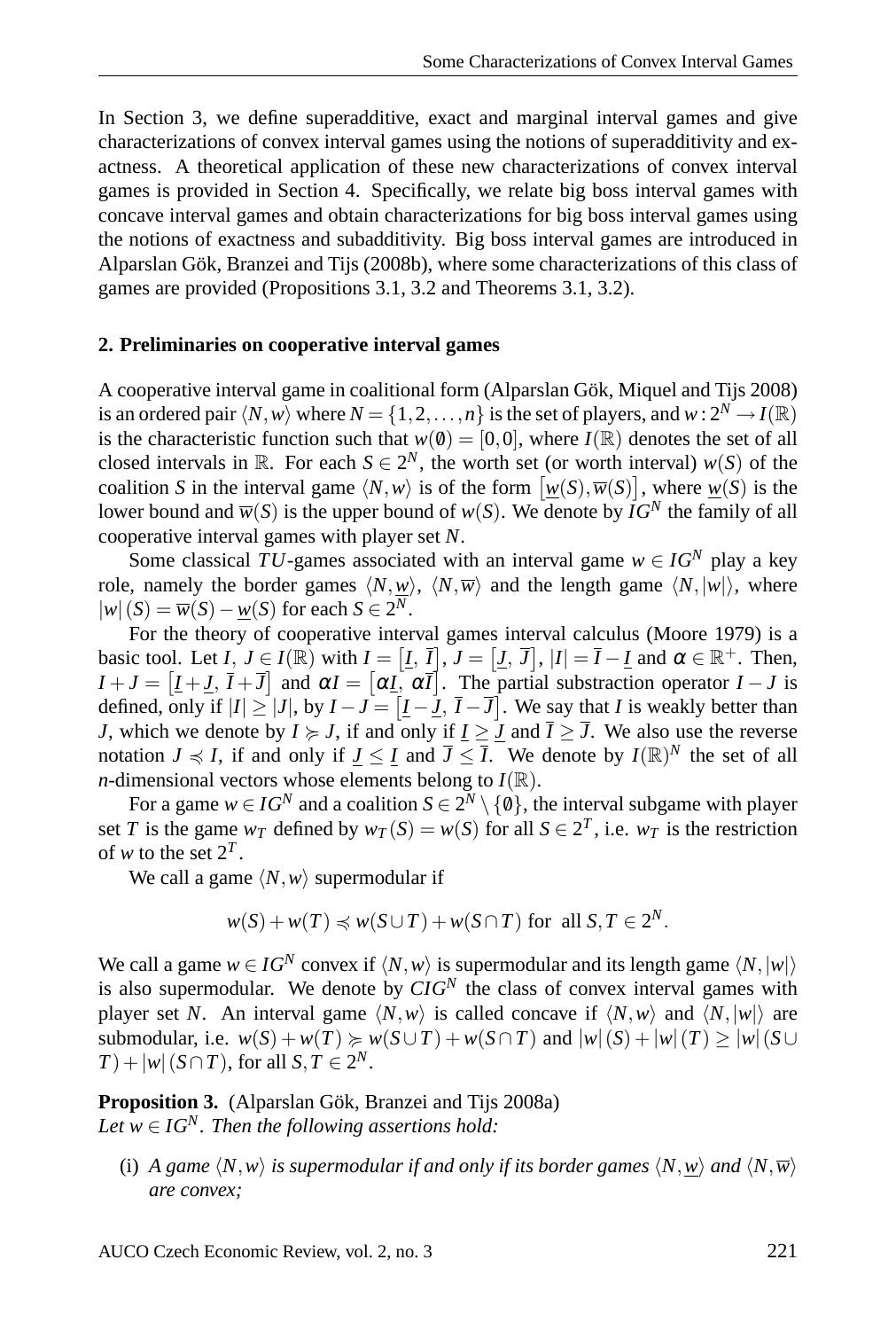- (ii) *A game*  $\langle N, w \rangle$  *is convex if and only if its length game*  $\langle N, |w| \rangle$  *and its border games*  $\langle N, w \rangle$ *,*  $\langle N, \overline{w} \rangle$  *are convex;*
- (iii) *A game*  $\langle N, w \rangle$  *is convex if and only if its border game*  $\langle N, w \rangle$  *and the game*  $\langle N, \overline{w}$ −*w* $\rangle$  *are convex.*

We call a game  $\langle N, w \rangle$  a big boss interval game if its border game  $\langle N, w \rangle$  and the game  $\langle N, |w| \rangle$  are classical (total) big boss games. We denote by *BBIG*<sup> $N$ </sup> the set of all big boss interval games with player set *N* (without loss of generality we denote the big boss by *n*).

**Proposition 4.** (Alparslan Gök, Branzei and Tijs 2008b)

*Let*  $w \in IG^N$ *. Then,*  $w \in BBIG^N$  *if and only if its length game*  $\langle N, |w| \rangle$  *and its border games*  $\langle N, w \rangle$ ,  $\langle N, \overline{w} \rangle$  *are (total) big boss games.* 

The interval core  $\mathcal{C}(w)$  of the interval game *w*, is defined by

$$
\mathscr{C}(w) = \left\{ (I_1, \ldots, I_n) \in I(\mathbb{R})^n | \sum_{i \in N} I_i = w(N), \sum_{i \in S} I_i \succcurlyeq w(S), \forall S \in 2^N \setminus \{0\} \right\}.
$$

We call a game  $\langle N, w \rangle$  size monotonic if  $\langle N, |w| \rangle$  is monotonic, i.e.  $|w|(S) \le |w|(T)$ for all  $S, T \in 2^N$  with  $S \subset T$ .

Let  $\langle N, w \rangle$  be a size monotonic game and let  $\sigma \in \Pi(N)$ , where  $\Pi(N)$  is the set of permutations  $\sigma : N \to N$ . The interval marginal vector of *w* with respect to  $\sigma$ ,  $m^{\sigma}(w)$ , corresponds to a situation, where the players enter a room one by one in the order  $\sigma(1), \sigma(2), \ldots, \sigma(n)$  and each player is given the marginal contribution he/she creates by entering. Let  $P_{\sigma}(i) = \{r \in N | \sigma^{-1}(r) < \sigma^{-1}(i)\}$  denote the set of predecessors of *i* in  $\sigma$ , where  $\sigma^{-1}(i)$  denotes the entrance number of player *i*, and we define

$$
m_i^{\sigma}(w) = w(P_{\sigma}(i) \cup \{i\}) - w(P_{\sigma}(i))
$$
 for each  $i \in N$ .

An interesting subclass of size monotonic games  $\langle N, w \rangle$  is  $CIG<sup>N</sup>$  because all interval marginal vectors of a convex interval game belong to the interval core of the game (see Theorem 4.1 in Alparslan Gök, Branzei and Tijs 2008a).

#### **3. Two characterizations of convex interval games**

We call a game  $w \in IG^N$  *superadditive* if for all  $S, T \subset N$  with  $S \cap T = \emptyset$ ,

$$
w(S \cup T) \ge w(S) + w(T),
$$
  
\n
$$
|w|(S \cup T) \ge |w|(S) + |w|(T).
$$
\n(1)

**Remark 1.** *First, we note that* (1) *is equivalent to the superadditivity of the lower game and the upper game. Additionally, notice that, by Proposition 3, if*  $w \in CIG<sup>N</sup>$ *, then*  $\langle N, w \rangle$  *is superadditive; further,*  $\langle N, |w| \rangle$ ,  $\langle N, \overline{w} \rangle$  *and*  $\langle N, w \rangle$  *are superadditive.*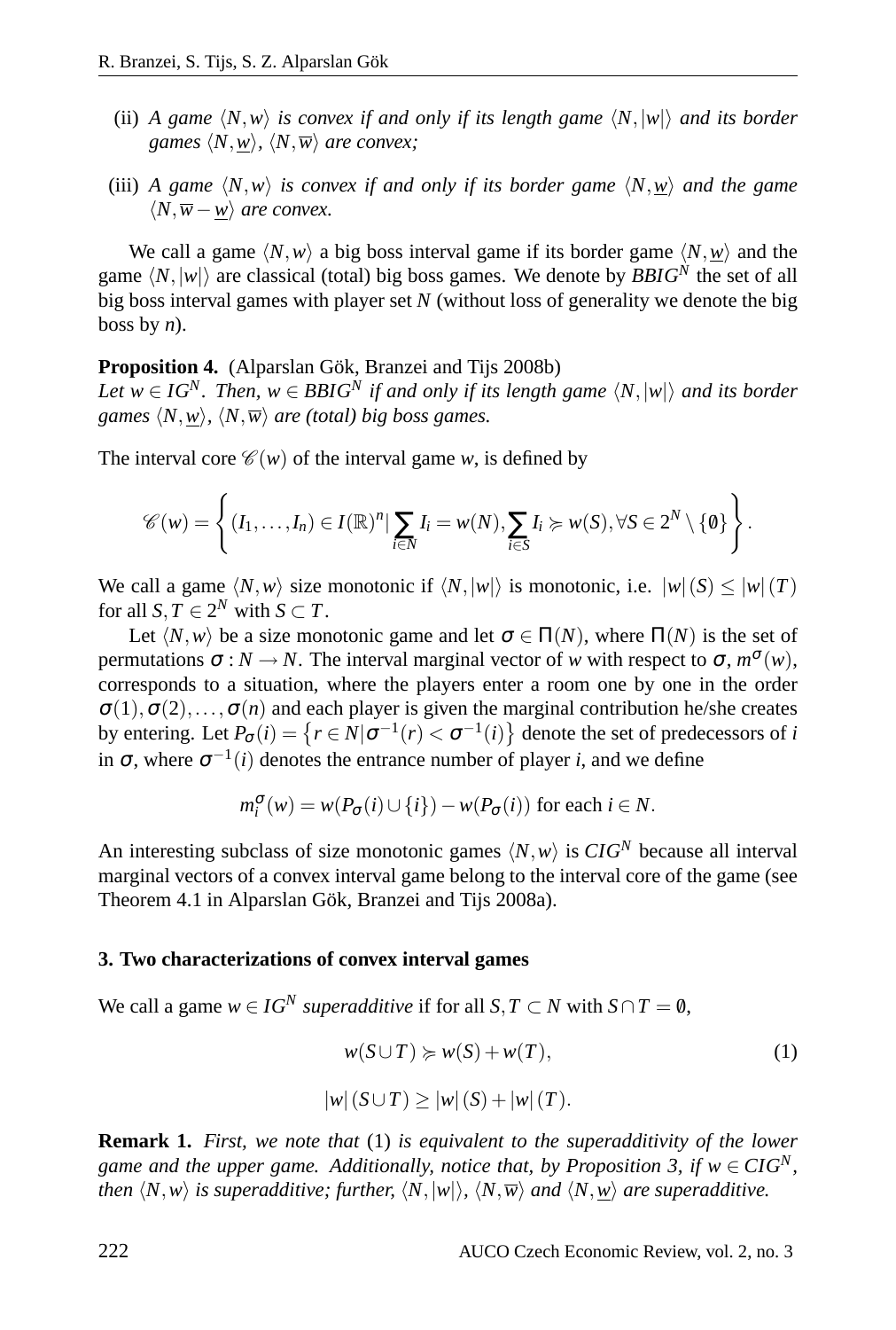Given a game  $\langle N, w \rangle$  and a coalition  $T \subset N$ , the *T -marginal interval game*  $w^T : 2^{N \setminus T} \to$ *I*( $\mathbb{R}$ ) is defined by  $w^T(S) = w(S \cup T) - w(T)$  for each  $S \subset N \setminus T$ .

Marginal interval games are used in our first new characterization of convex interval games. The next proposition provides an affirmative answer to the question: If the original interval game is convex, are all its marginal interval games also convex?

**Proposition 5.** Let  $\langle N, w \rangle$  be a convex game and  $T \subset N$ . Then,  $\langle N \setminus T, w^T \rangle$  is a convex *game.*

**Proof.** Let  $w \in \text{CIG}^N$ . Then,  $\langle N, w \rangle$  and  $\langle N, |w| \rangle$  are supermodular. From this we obtain the supermodularity of  $\langle N \setminus T, w^T \rangle$  as follows. Take  $S_1, S_2 \subset N \setminus T$ . Then,

$$
w^{T}(S_{1} \cup S_{2}) + w^{T}(S_{1} \cap S_{2}) = w(S_{1} \cup S_{2} \cup T) + w((S_{1} \cap S_{2}) \cup T)
$$
  
= 
$$
w((S_{1} \cup T) \cup (S_{2} \cup T)) + w((S_{1} \cup T) \cap (S_{2} \cup T))
$$
  

$$
\succcurlyeq w(S_{1} \cup T) + w(S_{2} \cup T)
$$
  
= 
$$
w^{T}(S_{1}) + w^{T}(S_{2}).
$$

Similarly, the supermodularity (convexity) of  $\langle N \setminus T, |w^T| \rangle$  follows from the supermodularity (convexity) of  $\langle N, |w| \rangle$ . Hence,  $w^T \in \mathbb{C}IG^{N \setminus T}$ .  $\square$ 

**Theorem 1.** *Let*  $w \in IG^N$ *. Then, the following assertions are equivalent:* 

- (i)  $w \in CIG^N$ ;
- (ii)  $\langle N \setminus T, w^T \rangle$  *is superadditive for each*  $T \subset N$ .

**Proof.** First, we notice that by Proposition 3  $w \in CIG^N$  if and only if  $\langle N, w \rangle$ ,  $\langle N, \overline{w} \rangle$ and  $\langle N, |w| \rangle$  are convex games. Now, using the characterization of classical convex games based on the superadditivity of marginal games (Branzei, Dimitrov and Tijs 2004, Martinez-Legaz 1997, 2006), we obtain that  $\langle N, w \rangle$ ,  $\langle N, \overline{w} \rangle$  and  $\langle N, |w| \rangle$  are convex if and only if for each  $T \subset N$ ,  $\langle N \setminus T, \overline{w}^T \rangle$ ,  $\langle N \setminus T, \underline{w}^T \rangle$  and  $\langle N \setminus T, |w^T| \rangle$  are superadditive games. Further, by Proposition 3 and Remark 1 this is equivalent to the superadditivity of  $\langle N \setminus T, w^T \rangle$  for each  $T \subset N$ .  $\Box$ 

For a traditional cooperative game  $\langle N, v \rangle$ , Biswas et al. (1999) proved that the game is convex if and only if each subgame  $\langle S, v \rangle$ , with  $S \subset N$ , is an exact game. In the sequel, we prove that a similar characterization holds true in the interval data setting.

We call a game  $w \in IG^N$  an *exact interval game* if for each  $S \in 2^N$ :

- (i) there exists  $I = (I_1, \ldots, I_n) \in \mathcal{C}(w)$  such that  $\sum_{i \in S} I_i = w(S)$ ;
- (ii) there exists  $x \in C(|w|)$  such that  $\sum_{i \in S} x_i = |w|(S)$ .

Note that (ii) expresses the exactness of the lenght game  $\langle N, |w| \rangle$ .

**Proposition 6.** *Each convex interval game*  $w \in IG^N$  *is an exact interval game.*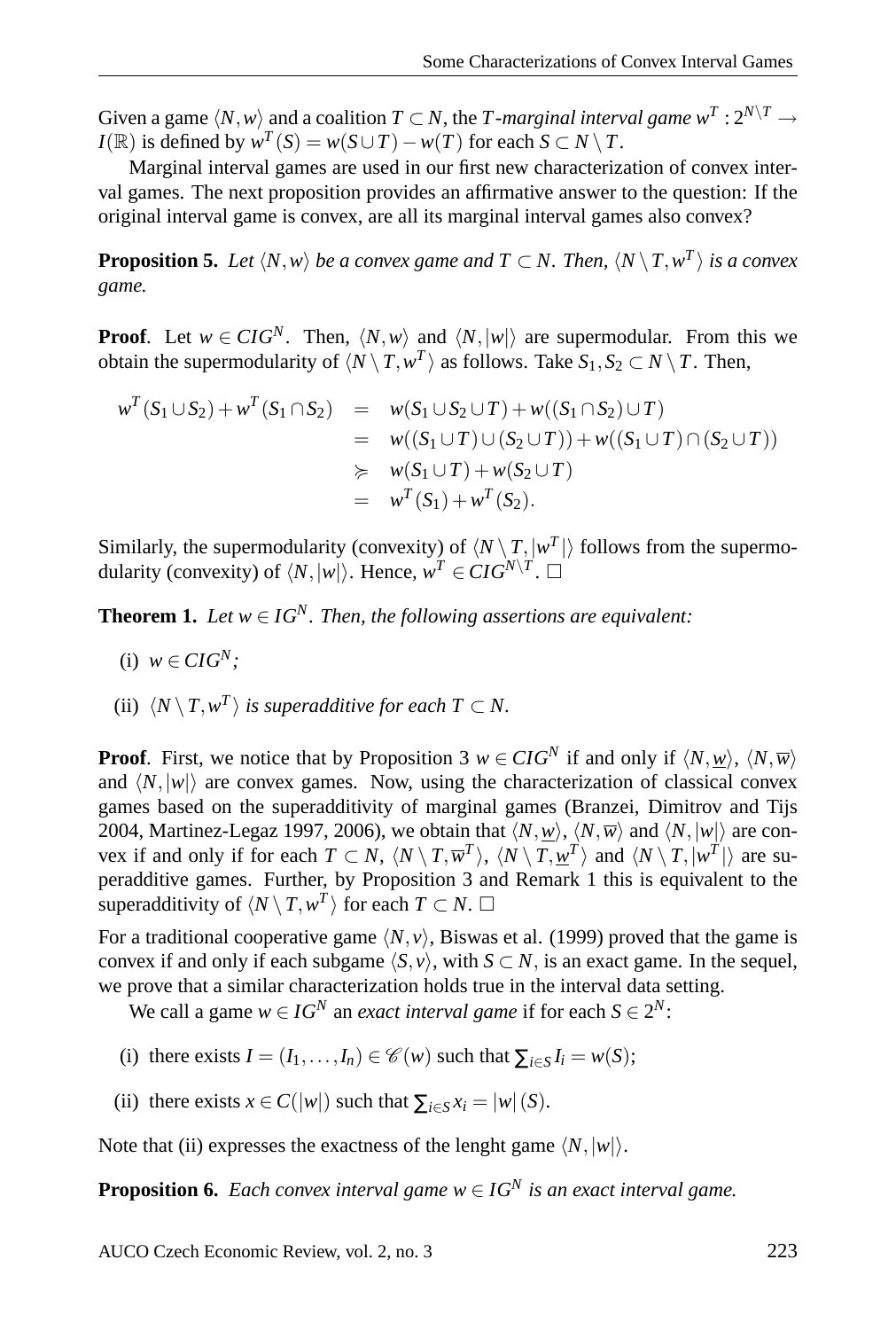**Proof.** First, the convexity of  $w \in IG^N$  implies by Theorem 4.1 in Alparslan Gök, Branzei and Tijs (2008a) that  $|w|$  is supermodular (and consequently monotonic) and  $m^{\sigma}(w) \in \mathscr{C}(w)$  for each  $\sigma \in \Pi(N)$ . So, let  $S = \{s_1, \ldots, s_k\}$  and  $\sigma \in \Pi(N)$  be such that  $\sigma(r) = s_r$  for  $r = 1, ..., k$ . Then,  $\sum_{i \in S} m_i^{\sigma}(w) = w(S)$ . Further, the convexity of *i w* ∈ *IG<sup>N</sup>* implies that h*N*,|*w*|i is convex and consequently it is an exact game, i.e. for each *S* ∈  $2^N$  there exists *x* ∈ *C*(|*w*|) such that  $\sum_{i \in S} x_i = |w| (S)$ . □

**Remark 2.** *For a given*  $S \in 2^N$  *and*  $I = (I_1, \ldots, I_n) \in \mathcal{C}(w)$ ,  $\sum_{i \in S} I_i = w(S)$  *also de*livers  $(L_1,\ldots,L_n)\in C(\underline{w})$ ,  $(\overline{I}_1,\ldots,\overline{I}_n)\in C(\overline{w})$  and  $(\overline{I}_1-\underline{I}_1,\ldots,\overline{I}_n-\underline{I}_n)\in C(|w|)$ , with  $\sum_{i\in S}I_i=\underline{w}(S),\ \sum_{i\in S}\overline{I}_i=\overline{w}(S)$  and  $\sum_{i\in S}(\overline{I}_i-I_i)=|w|(S).$  This can be used for extend*ing the characterization of Biswas et al. (1999) to interval games.*

**Theorem 2.** *Let*  $w \in IG^N$ *. Then the following assertions are equivalent:* 

- (i)  $w \in CIG^N$ ;
- (ii)  $\langle T, w_T \rangle$  *is exact for each*  $T \subset N$ .

**Proof.** (i)  $\rightarrow$  (ii) follows from Proposition 6 because each subgame of a convex interval game is convex, and hence exact.

(ii)  $\rightarrow$  (i) From the exactness of each interval subgame  $\langle T, w_T \rangle$  we obtain that  $\langle N, \overline{w}_T \rangle$ ,  $\langle N, \underline{w}_T \rangle$  and  $\langle N, |w_T| \rangle$  are exact games for each  $T \subset N$ . Now, we use the result of Biswas et al. (1999) and obtain that the games  $\langle N,\overline{w}\rangle$ ,  $\langle N,\underline{w}\rangle$  and  $\langle N,|w|\rangle$  are all convex. By Proposition 3 we obtain that  $w \in \mathbb{C}IG^N$ . □

## **4. An application**

The two characterizations of convex interval games provided by Theorems 1 and 2 are interesting from the theoretical point of view. In this section we use them to derive new characterizations of big boss interval games based on the notions of subadditivity and exactness.

**Remark 3.** *In view of Theorem 1 we obtain that a game w* ∈ *IG<sup>N</sup> is concave if and only if for each*  $T \in 2^N$  *the marginal interval game*  $\langle N \setminus T, w^T \rangle$  *is subadditive.* 

**Remark 4.** *In view of Theorem 2, a game*  $w \in IG^N$  *is concave if and only if*  $\langle T, w_T \rangle$  *is exact for each*  $T \subset N$ .

We denote by  $MIG^{N, \{n\}}$  the set of all size monotonic interval games on *N* that satisfy the big boss property with respect to *n* (the big boss player).

**Proposition 7.** Let  $w \in MIG^{N, \{n\}}$ . Then,  $w \in BBIG^{N}$  if and only if the marginal inter*val game*  $\langle N \setminus \{n\}, w^{\{n\}} \rangle$  *is a concave interval game.* 

**Proof.** Let  $w \in BBIG^N$ . By Proposition 4 this is equivalent to  $\langle N, \underline{w} \rangle$ ,  $\langle N, \overline{w} \rangle$  and  $\langle N, |w| \rangle$  being (total) big boss games with *n* as a big boss, which implies that  $\langle N, w \rangle$ ,  $\langle N,\overline{w}\rangle$  and  $\langle N,|w|\rangle \in MV^{N,\{n\}}$ . Now, by Proposition 1 we obtain that  $\langle N,\underline{w}\rangle$ ,  $\langle N,\overline{w}\rangle$ and  $\langle N, |w| \rangle$  are (total) big boss games, if and only if  $\langle N \setminus \{n\}, \underline{w}^{\{n\}} \rangle$ ,  $\langle N \setminus \{n\}, \overline{w}^{\{n\}} \rangle$ and  $\langle N \setminus \{n\}, |w^{\{n\}}| \rangle$  are concave, which is equivalent with the marginal game  $\langle N \setminus \{n\}, |w^{\{n\}}| \rangle$  $\{n\}$ ,  $w^{\{n\}}$  being a concave interval game.  $\square$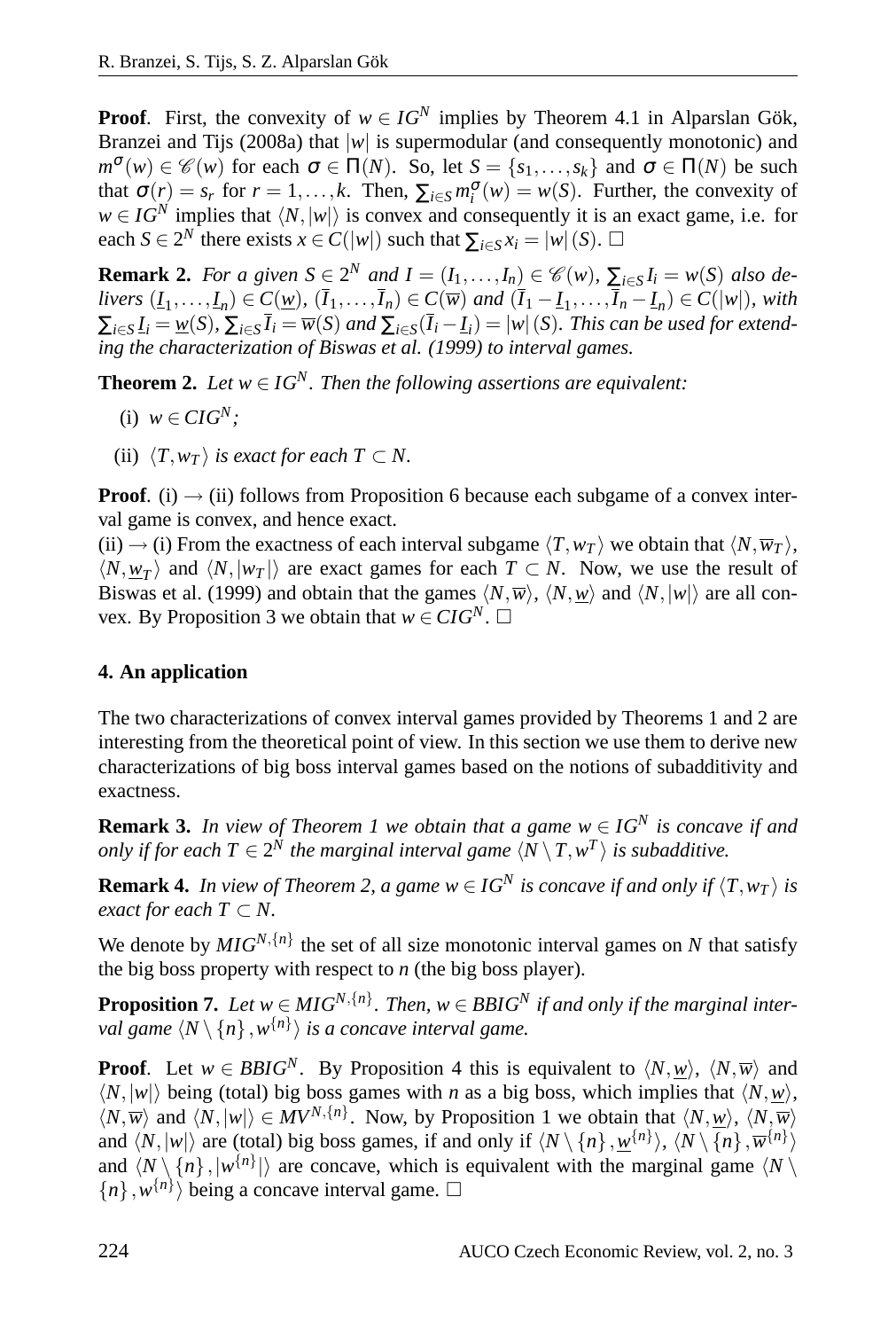**Proposition 8.** Let  $w \in MIG^{N, \{n\}}$ . Then, the following assertions are equivalent:

- (i)  $w \in BBIG^N$ ;
- (ii) *Each marginal interval game of*  $\langle N \setminus \{n\}, w^{\{n\}} \rangle$  *is subadditive;*
- (iii) *Each* (interval) subgame of  $\langle N \setminus \{n\}, w^{\{n\}} \rangle$  is exact.

**Proof.** (i)  $\leftrightarrow$  (ii) follows from Proposition 7 and Remark 3. (i)  $\leftrightarrow$  (iii) follows from Proposition 7 and Remark 4.  $\Box$ 

Now, we extend in the context of cooperative interval games the definition of the *n*based *T*-marginal game  $(v^{n})^T$ , where  $T \in 2^{N \setminus \{n\}}$ . Let  $\langle N, w \rangle \in MIG^{N, \{n\}}$  and  $T \in$  $2^{N\setminus\{n\}}$ . The *n*-based *T*-marginal interval game  $(w^{\{n\}})^{T} : 2^{N\setminus T} \to I(\mathbb{R})$  is defined by

$$
(w^{\{n\}})^T(S) = w(S \cup T \cup \{n\}) - w(T \cup \{n\})
$$

for each  $S \subset N \setminus T$ .

Based on the characterization of big boss interval games using its border and length games we can easily extend Proposition 2 from classical cooperative games to cooperative interval games.

**Proposition 9.** Let  $\langle N, w \rangle \in MIG^{N, \{n\}}$ . Then the following assertions are equivalent:

- (i)  $\langle N, w \rangle$  *is a big boss interval game with big boss n;*
- (ii)  $\langle N \setminus \{n\}, w^{\{n\}} \rangle$  *is a concave game;*
- (iii)  $\langle N \setminus ({n} \} \cup T), (w^{\{n\}})^T$  *is a subadditive game for each*  $T \subset N \setminus {n}$ *;*
- (iv)  $\langle N \setminus (\{n\} \cup T), w^{\{n\} \cup T} \rangle$  *is a subadditive game for each*  $T \subset N \setminus \{n\}$ *.*

**Proof**. (i)  $\leftrightarrow$  (ii) follows from Proposition 7; (ii)  $\leftrightarrow$  (iii) holds by Remark 3; (iii)  $\leftrightarrow$  (iv) follows from the definition of the *n*-based T-marginal interval game.  $\Box$ 

**Acknowledgment** The third author acknowledges the support of TUBITAK (Turkish Scientific and Technical Research Council), and the authors gratefully thank two anonymous referees for their useful comments and suggestions.

### **References**

Alparslan Gök, S. Z., Miquel, S. and Tijs, S. (2007). Cooperation under Interval Uncertainty. Institute of Applied Mathematics, METU, Preprint No. 73; (2008). Tilburg University, Center for Economic Research, CentER DP No. 09; (forthcoming in *Mathematical Methods of Operations Research*, 63, DOI: 10.1007/s00186-008-0211-3)

Alparslan Gök, S. Z., Branzei, R. and Tijs, S. (2008a). Convex Interval Games. Institute of Applied Mathematics, METU, Preprint No. 100; Tilburg University, Center for Economic Research, CentER DP No. 37.